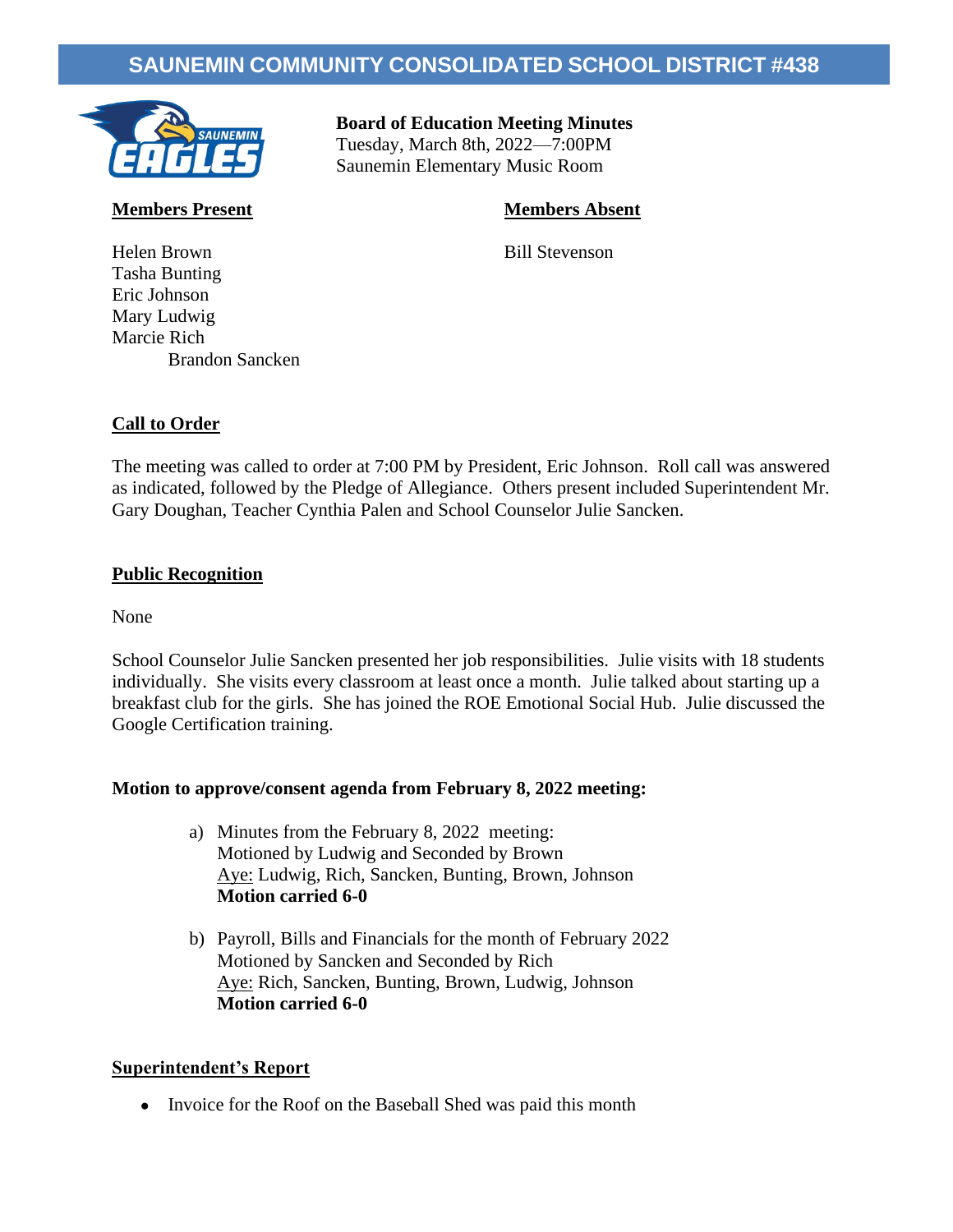- Spring Field Trips may be scheduled
- Families are reaching out to enroll students now that masks are no longer required
- IAR Testing will be after Spring Break
- Looking to add more cameras in the Gym. The current cameras record pictures only and not audio. Will get an additional quote.
- No major Covid issues have occurred but Covid testing is still available
- Google Certification Training. 30 hours of professional development. Six staff members are taking the training course
- ESSER III Grant has been approved
- Elementary Position Posting will go live Wednesday, March 9, 2022
- Currently have 3 general music/band applicants for interviews

## **Assistant Principal/Athletic Director**

- Presented by Superintendent Gary Doughan due to Assistant Principal/Athletic Director Michael McDermaid attending volleyball regionals
- Reviewed the great job Michael McDermaid does at handling discipline procedures
- The boys breakfast club program is going well
- Revisited Julie Sancken's topic of starting a breakfast club for the girls
- Discussed online programs to get a GED
- Would like more student interaction with other schools due to the transition of students from Saunemin Elementary to Pontiac Township High School and Dwight Township High School
- Illinois State University is offering grant money for tutoring and will also pay for mileage

### **Action Items**

- a) Approve Retirement request for Karen Froelich Moved by Bunting and Seconded by Ludwig **Aye:** Rich, Sancken, Bunting, Brown, Ludwig and Johnson **Motion carried 6-0**
- b) Approve FMLA request for Miranda Stipp Moved by Sancken and Seconded by Brown **Aye:** Sancken, Bunting, Brown, Ludwig, Rich and Johnson **Motion carried 6-0**
- c) Approve Lawn Care Quote for Eggenberger Lawn Service Moved by Rich and Seconded by Sancken **Aye:** Brown, Ludwig, Rich, Sancken, Bunting and Johnson **Motion carried 6-0**
- d) Approve Track Coach as Danielle Donley Moved by Bunting and Seconded by Brown **Aye:** Brown, Ludwig, Rich, Sancken, Bunting and Johnson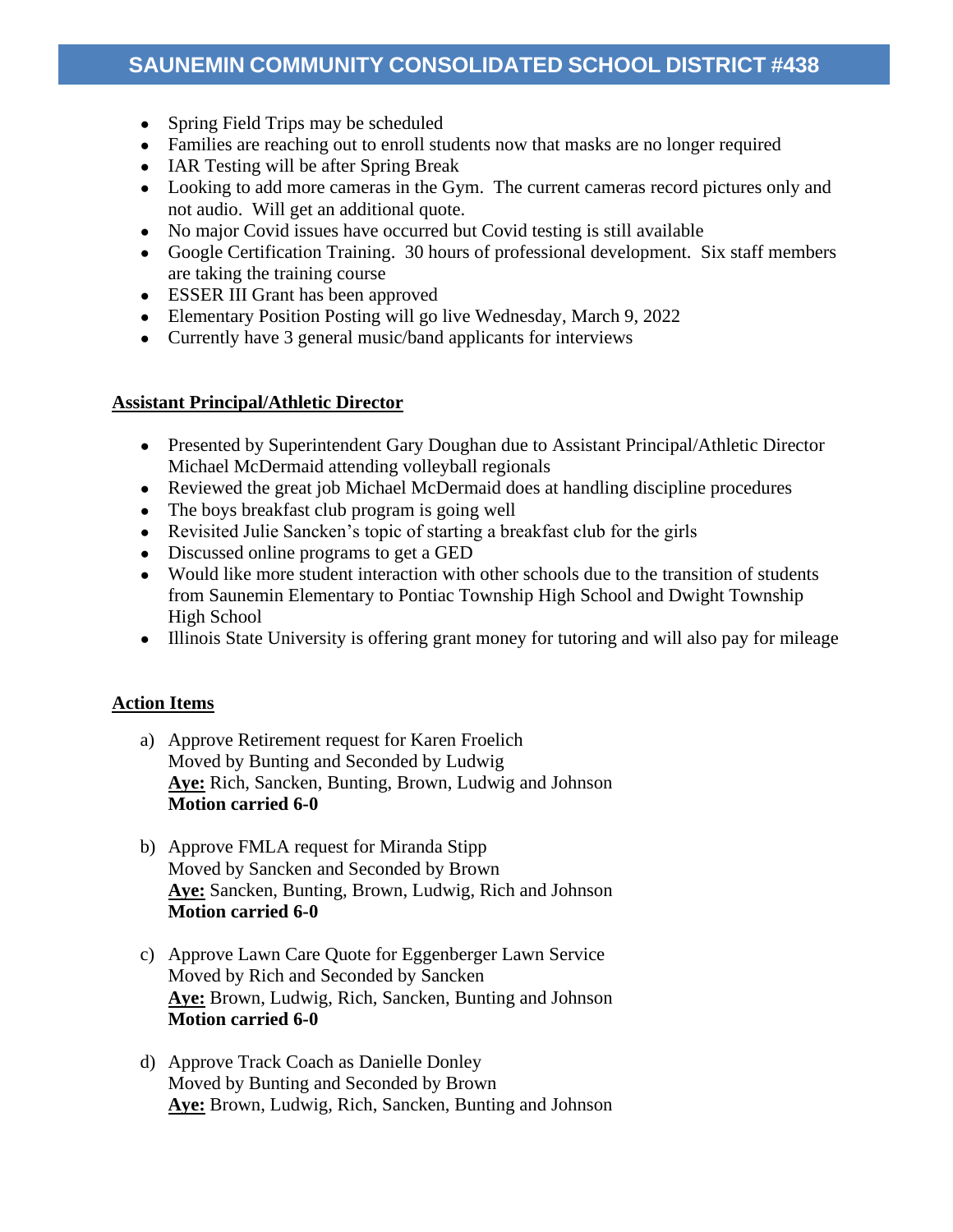### **Motion carried 6-0**

- e) Approve Tenure Status for Grace McEathron and Miranda Stipp Moved by Sancken and Seconded by Ludwig **Aye:** Ludwig, Rich, Sancken, Bunting, Brown and Johnson **Motion carried 6-0**
- f) Approve 4th year probationary status for Michelle Studholme and Bailey Zeedyk Moved by Brown and Seconded by Rich **Aye:** Rich, Sancken, Bunting, Brown, Ludwig and Johnson **Motion carried 6-0**
- g) Approve 3rd year probationary status for Tiffani Tipton Moved by Sancken and Seconded by Bunting **Aye:** Rich, Sancken, Bunting, Brown, Ludwig and Johnson **Motion carried 6-0**
- h) Approve 2nd year probationary status for Julie Sancken Moved by Rich and Seconded by Brown **Aye:** Bunting, Brown, Ludwig, Rich and Johnson **Abstain:** Sancken **Motion carried 5-1**

Approve 2nd year probationary status for Kayce Zimmerman and Amber Christensen Moved by Brown and Seconded by Ludwig **Aye:** Brown, Ludwig, Rich, Sancken, Bunting and Johnson **Motion carried 6-0**

### **Old Business**

None

### **New Business**

None

**Motion to Adjourn to Closed Session** *to discuss the appointment, employment, compensation, discipline, performance, or dismissal of specific employees of the public body, collective negotiating matters or deliberations concerning salary schedules for one or more classes of employees, student disciplinary cases.5 ILCS 120/2 (c),(1),(2)*

Moved by Sancken and Seconded by Bunting to adjourn to closed session at 8:00 p.m. **Aye:** Brown, Ludwig, Rich, Sancken, Bunting and Johnson **Motion carried 6-0**